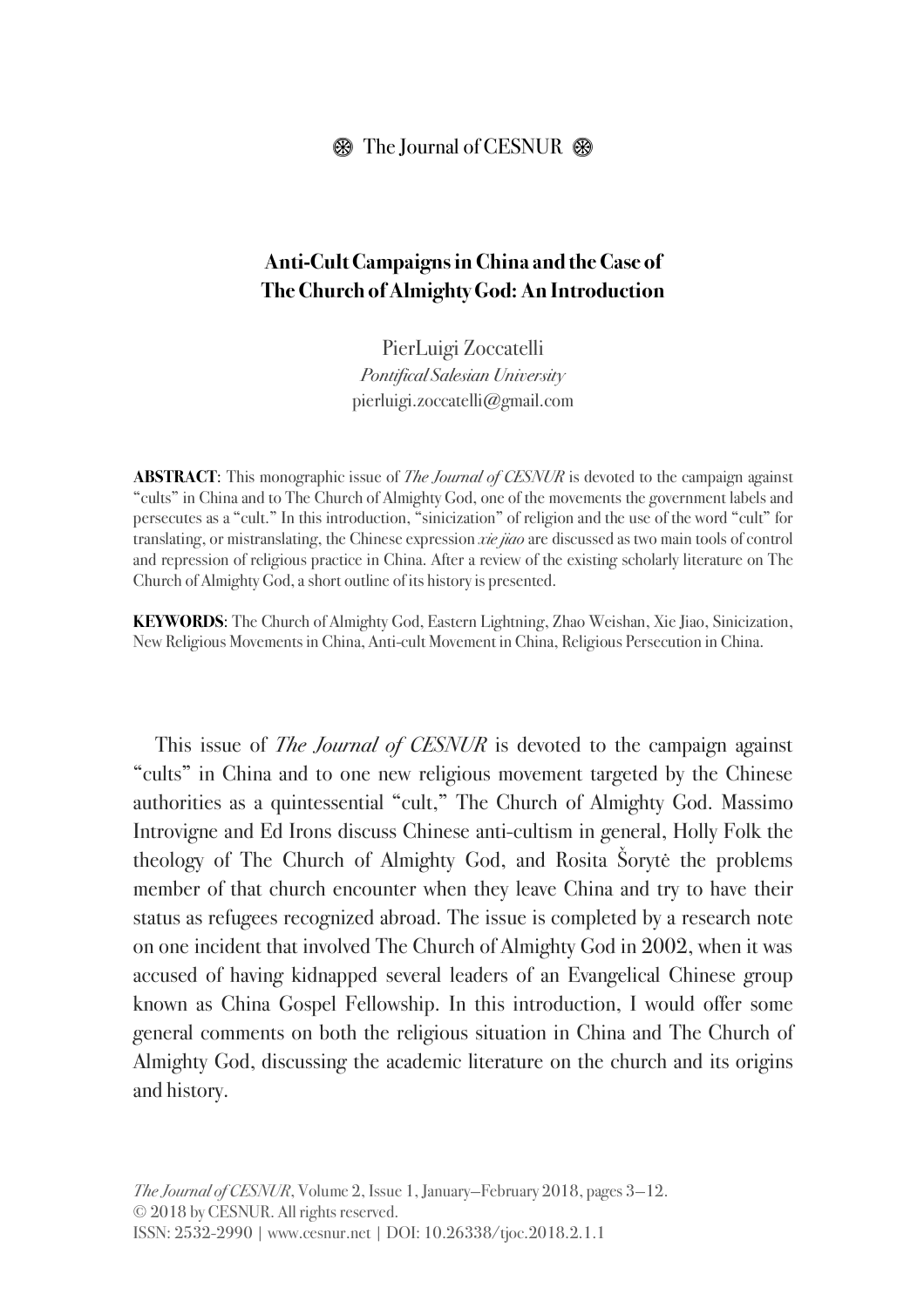### *Three Categories of Religions in China*

In 2017, Chinese President Xi Jinping and other top Chinese leaders called for a further "sinicization" of religion and for a stronger, merciless fight against "*xie jiao*" (Li 2017). Understanding these two words is crucial to evaluate the current problems of religion and "cults" in China. Both words are politically constructed in China, in a way that goes well beyond their literal meaning.

President Xi himself has clarified that "sinicization" of religions means that they should strictly follow the leadership and directives of the Chinese Communist Party (CCP), operate "under the Party," and follow its "active guidance" (Li 2017). Religious movements born in China and directed by Chinese are not regarded as "sinicized" if they are not fully integrated into the CCP-dominated Chinese system.

Chinese Web sites often translate *xie jiao* as "evil cults" in order to elicit the sympathy of Western anti-cultists, but the translation is wrong. *Xie Jiao* means "heterodox teachings" (Palmer 2012). Laws against *xie jiao* exist since the late Ming era, and the Emperor "decided on the basis of his own judgement" which religions and movements should be listed as *xie jiao* (Goossaert and Palmer 2011, 27). In practice, groups were listed, or not listed, as *xie jiao* largely based on political evaluations. Christianity as a whole was listed as *xie jiao* in 1725, and Christians were routinely tortured and executed, but went out of the list in 1842, because of Western military pression (Goossaert and Palmer 2011, 31).

This policy was continued by the Chinese Republic and by the CCP regime. On January 25, 2017, China's People's Supreme Court and The Supreme People's Procuratorate defined *xie jiao* as religious groups that "confuse and deceive" the Chinese "by fabricating and spreading superstitious fallacies and other means" (The Supreme People's Procuratorate of the People's Republic of China 2017). Such a vague definition perpetuated the possibility for the power to list as *xie jiao* (or "cults," when Chinese propaganda hits the West) any group the CCP does not like.

The concepts of sinicization and *xie jiao* govern the distinction between three different categories of religions in China: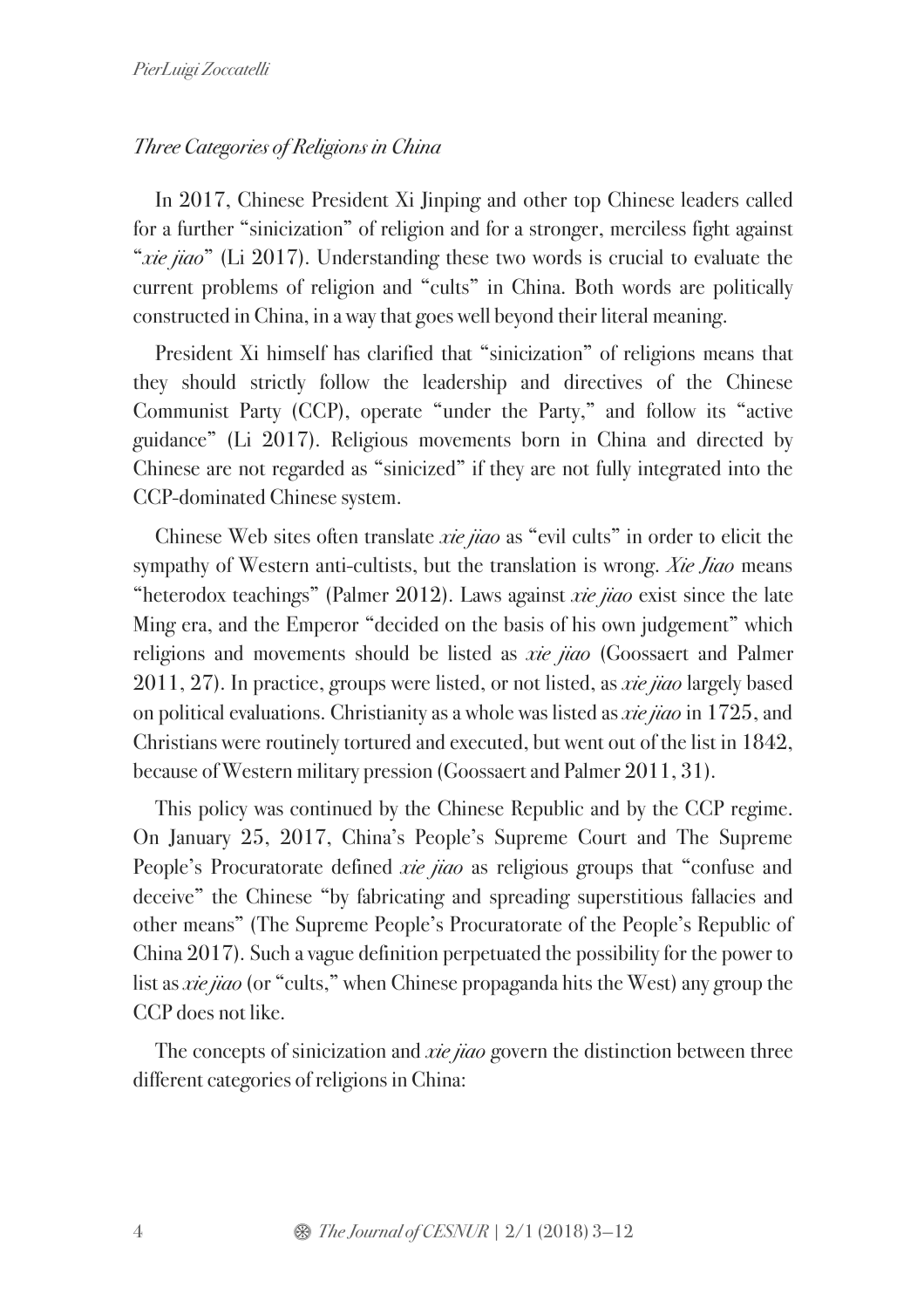— *fully sinicized religions*, allowed to operate publicly under the control of, and with leaders appointed by, CCP, including the unified Three Self Protestant Church and the Patriotic Catholic Association;

— *non-sinicized religions*, including the underground Catholic Church loyal to Rome and the flourishing Protestant House Churches, that live precariously and could be hit by the regime at any time;

— *xie jiao*, which the regime promises to "extirpate like a tumor" (Gu 2014): under Article 300 of the Chinese Criminal Code, being active in a *xie jiao* is a crime punished with 3 to 7 years (or more) in jail (Permanent Mission of the People's Republic of China to the United Nations and Other International Organizations in Vienna n.d.).

According to Goossaert and Palmer, the category of *xie jiao* was "revived" to attack Falun Gong in the 1990s (Goossaert and Palmer 2011, 339–40). "A national network of '610 offices,' led by a member of the CCP Politburo, was established on June 10, 1999, with the specific duty of implementing the persecution of Falungong" (Goossaert and Palmer 2011, 341). Based on the observation of scholars associated with CESNUR, who were invited to China in 2017 by the local authorities to discuss *xie jiao* and The Church of Almighty God, it seems that the 610 Office operates now through two separate branches, one devoted exclusively to Falun Gong and another to all the other *xie jiao*, with a special attention to The Church of Almighty God (Massimo Introvigne, personal communication). Official lists of *xie jiao* have been published since 1995. The Church of Almighty God has consistently been included in these lists (Irons 2016; see also Irons' article in this issue of *The Journal of CESNUR*). In recent years, the church has been on the very top of the list of "cults" for CCP's clampdown and repression (Gu 2014).

#### *Academics and The Church of Almighty God*

We hope that this issue of *The Journal of CESNUR* will enlarge the body of academic literature available on The Church of Almighty God, also known as Eastern Lightning, which has remained scarce so far. The main reference is the book by Emily Dunn, *Lightning from the East* (Dunn 2015). Dunn, who had previously written pioneer articles on the church (see e.g. Dunn 2008), did a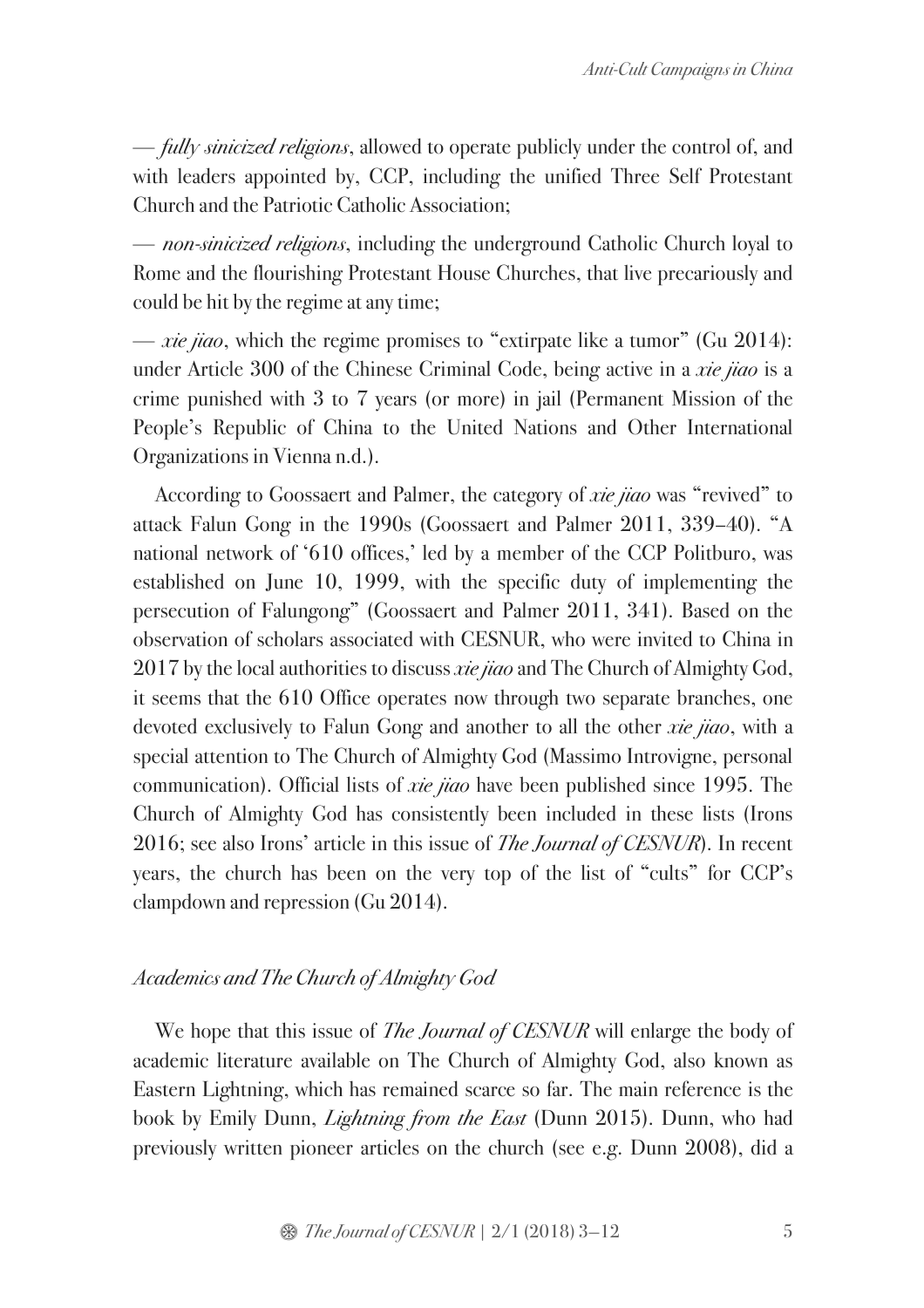considerable homework, but admittedly she only worked on the movement's texts and through interviews with opponents of The Church of Almighty God. During her trips to China, she made "no attempt to contact Eastern Lightning adherents" (Dunn 2015, 22). It was obviously a difficult task to meet church members in person, due to the CCP's vigorous repression and clampdown on the church. She tried to visit members of the church in New York, but had a wrong address and her attempt failed (Dunn 2015, 23). This means that her book was entirely written without any contact or interview with members of The Church of Almighty God. In fact, the church's very visible presence in several countries outside Mainland China started in 2014, presumably after Dunn's book had been written. Her text remains valuable, but needs to be complemented, and occasionally corrected, by other sources.

In the 2010s, Western scholars of new religious movements, an academic category different from sinologists, started paying attention to The Church of Almighty God. American academics J. Gordon Melton and Holly Folk prepared position papers and discussed the church in international conferences. Paradoxically, new impetus to the academic study of The Church of Almighty God by Western specialists of new religious movements was given in 2017 by the Chinese authorities themselves. The Chinese Anti-*Xie*-*Jiao* Association, which has direct ties with the CCP, invited twice several leading Western scholars to seminars organized in Zhengzhou, Henan, in June, and in Hong Kong in September, devoted to exploring the notion of *xie jiao* and to offering critical perspectives on The Church of Almighty God. The scholars invited were J. Gordon Melton, Holly Folk, Massimo Introvigne, Jim Richardson, and Eileen Barker. They were joined in Hong Kong by local scholars, including David Palmer and Ed Irons.

Although the Chinese media reported the events in typical propaganda style, claiming that the wrong ideas of the Western scholars had been successfully "corrected" (*KKNews* 2017), in fact Western academics disagreed with Chinese scholars, law enforcement officers, and anti-cult activists on almost everything (Massimo Introvigne, personal communication). The Western scholars, however, encountered a great deal of material produced by Chinese official sources on The Church of Almighty God. Some of them started studying it, and concluded that the main accusations of crimes directed against the church were false. Massimo Introvigne sought the co-operation of leading American sociologist of religions,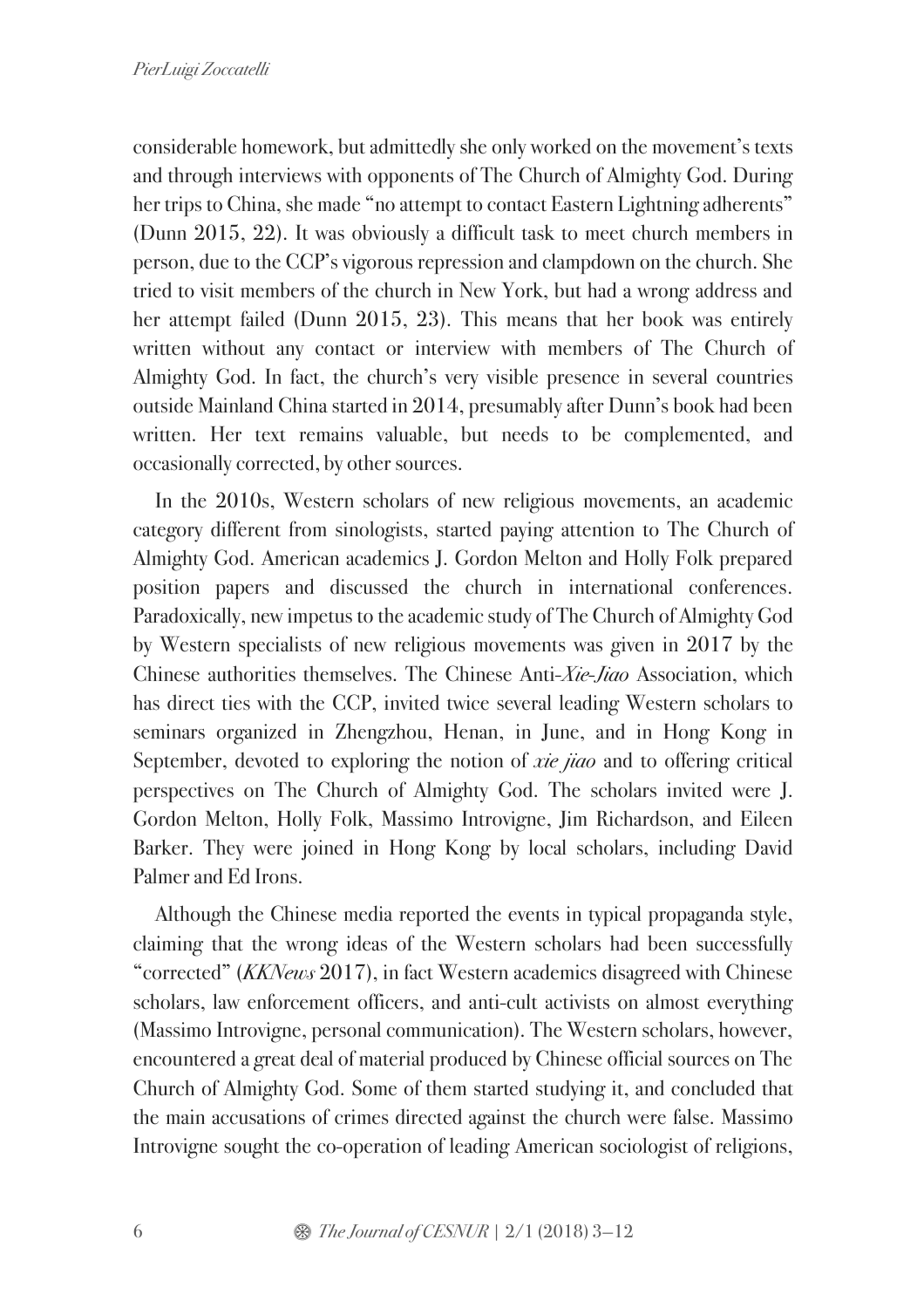David Bromley, and studied the documents about the 2014 homicide in a McDonald's diner in Zhaoyuan, Shandong, of a customer who had refused to supply her phone number to visiting "missionaries." While CCP-related Chinese media claimed The Church of Almighty God was responsible for the murder, and succeeded in persuading Western media that such was the case, Introvigne and Bromley concluded that a different religious movement, unrelated to that church, committed the homicide (Introvigne 2017a; Introvigne and Bromley 2017).

Another frequent accusation was that in 2013, in the Chinese province of Shaanxi, members of The Church of Almighty God gouged out the eyes of a sixyear old boy. Holly Folk studied the related documents and concluded that the crime had been committed by the boy's aunt, The Church of Almighty God had nothing to do with it, and accusations against the church were spread by Chinese anti-cultists in the aftermath of the McDonald's homicide, several months after the police investigation had been closed (Folk 2017). Christian opponents of The Church of Almighty God also claim that in 2002 it kidnapped 34 pastors and lay leaders of a large Christian House Church, the China Gospel Fellowship (CGF). Again, Introvigne collected and studied the available documents, and concluded that the story as told by CGF was largely unbelievable (Introvigne, this issue of *The Journal of CESNUR*).

While Folk continued her study of The Church of Almighty God's theology (Folk, this issue of *The Journal of CESNUR*), Introvigne also analyzed the unpredictable flourishing of the visual arts in the diaspora communities of the church after 2014 (Introvigne 2017b), and prepared an overview of the movement for the data base on millenarian movements of CenSAMM, the British Center for the Critical Studies of Apocalyptic and Millenarian Movements (Introvigne 2017c). All these studies were based on participant observation of The Church of Almighty God communities in the U.S., South Korea, and Europe. The CCP's plan to enroll Western scholars in its crusade against The Church of Almighty God backfired quite spectacularly. The academics invited to China, upon reading documents largely published by CCP-related agencies and media, concluded that most of the accusations against the church were false. They also felt encouraged to contact members of the church in the United States, South Korea, and Europe and observe the life of its communities without the filter of the Chinese propaganda.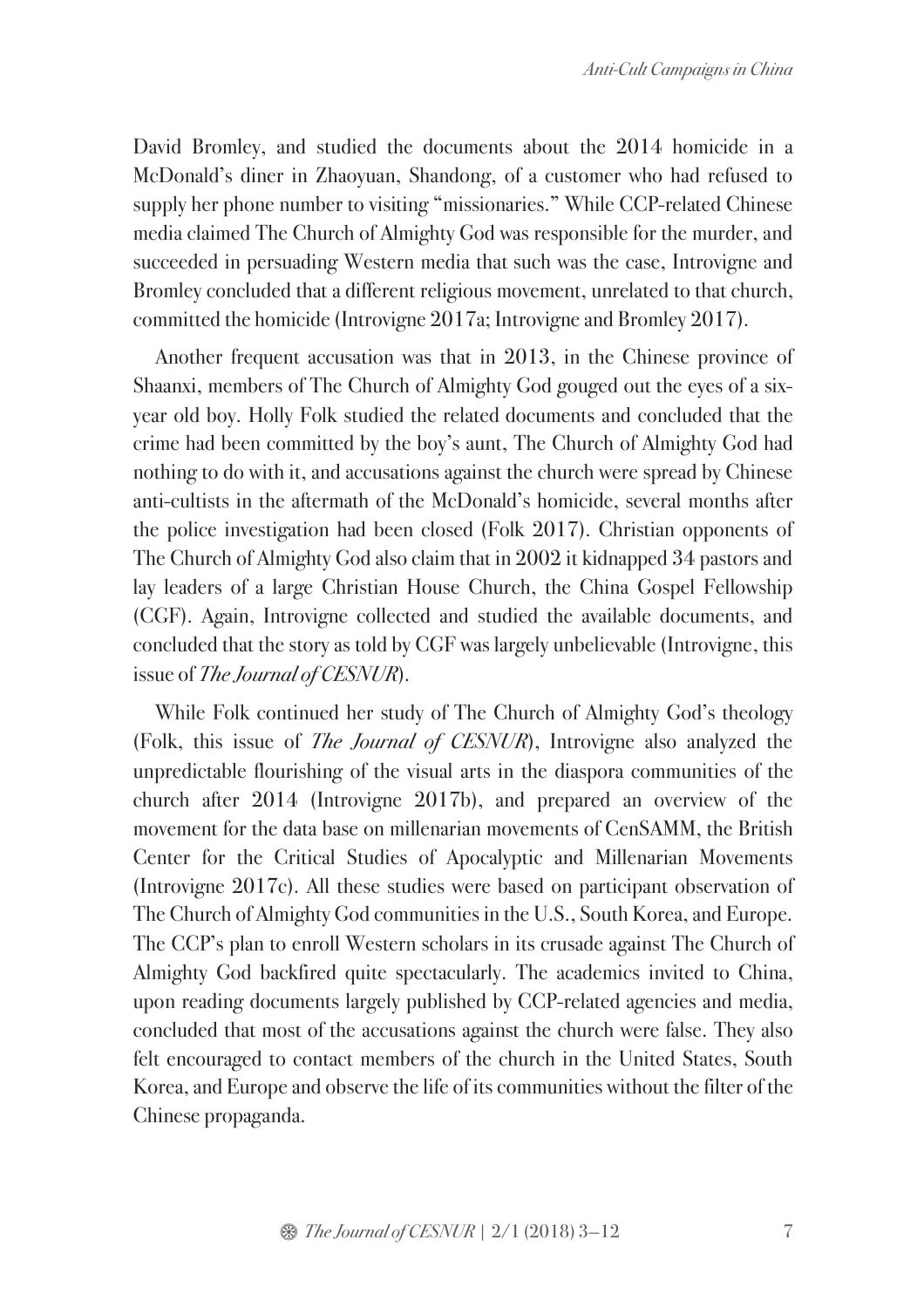## *The History of The Church of Almighty God: A Short Introduction*

The theology of The Church of Almighty God is discussed by Holly Folk in this issue of *The Journal of CESNUR*. In this introduction, I would only mention some key dates and facts of its history.

Every religion insists that it originates from divine intervention in human history. Few encourage or like researches into their antecedents. Scholars should, of course, respect this position, but it is part of their job to try to see each group in historical perspective. Considered from a human rather than from a supernatural point of view, no religion arises in a vacuum. The study of The Church of Almighty God requires at least a mention of Watchman Nee (Ni Shu-Tsu, 1903–1972), a Chinese Christian leader who in the 1930s encountered a branch of the Exclusive Brethren, a fundamentalist Christian denomination, and was invited to visit their leaders in England in 1933. Although disagreements followed, and Nee's group became separated from the Western Brethren, he absorbed a great deal of their theology, which originated from John Nelson Darby (1800–1882). Nee was later arrested by Chinese Communist authorities and spent most of his life in jail, but his gifted disciple, Witness Lee (1905–1997), was able to move first to Taiwan and then to California, and to establish a large international organization, known as the Local Church in the West and the Shouters in China (Introvigne 2018, 83–85).

The Shouters were listed as a *xie jiao* in 1995 in China, although in the following years they tried to enter into a dialogue with the authorities, and were persecuted less severely than The Church of Almighty God was. The persecution also led to the fragmentation of the group in China into independent branches, without a single centralized leadership. The leader of one of these branches (or perhaps splinter group) in the early 1990s was Zhao Weishan (b. 1951), a native of the Heilongjiang Province in China.

Within the framework of a revival that involved both the Shouters and the House Churches in China in 1989, the person later identified as Almighty God by her followers began attending meetings of the House Churches and, later, of the Shouters. In 1991, she began to utter words that followers compared, for authority and power, to those expressed by Jesus Christ. Many Christians started reading these utterances and believing they came from the Holy Spirit. Among these was Zhao Weishan. From 1993, readers of the utterances started believing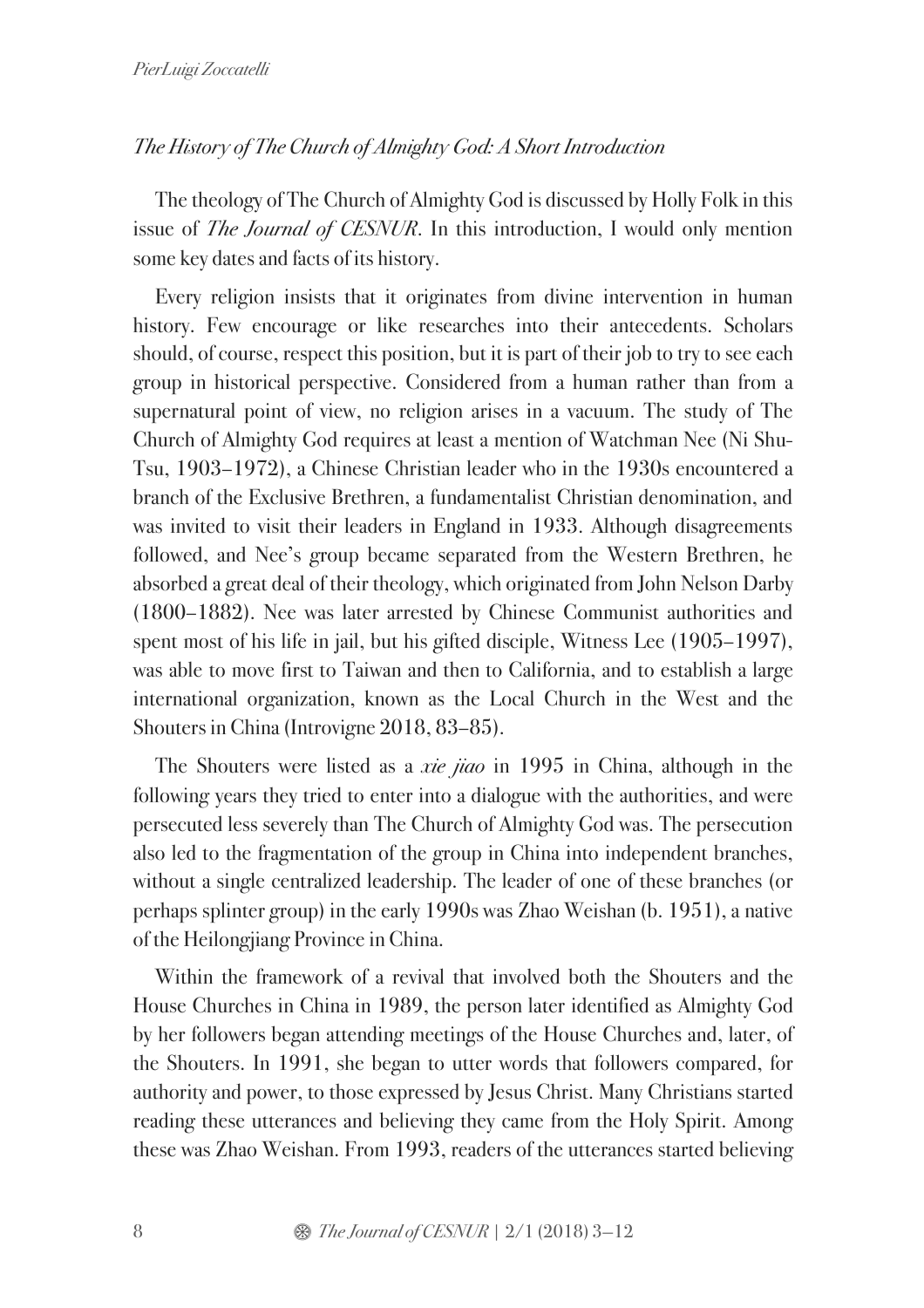that their author was the second coming of Jesus Christ, the incarnate God, and the only Almighty God, and the movement, born in 1991, took shape as The Church of Almighty God. As it is always the case, the emic self-understanding of its origins by The Church of Almighty God differs from reconstructions by outsiders and scholars. The Church of Almighty God insists that it did not originated from the Shouters, but came into being because of the work of the Christ of the last days, Almighty God. The work of Almighty God started in the Shouters, and the Christians who accepted this work became The Church of Almighty God.

While stating that God incarnated in our time in a female human being, The Church of Almighty God never mentions her name. Several scholars identify her with Yang Xiangbin, a woman born in 1973 in northwestern China. Zhao Weishan is referred to in the movement as the Man Used by the Holy Spirit, the Priest, or the Brother, and is the administrative leader of the church. His name is not advertised either. The fact that the movement does not mention publicly the name of its leaders may seem strange to some observers, but in fact, this phenomenon exists also in some Christian churches, particularly within the Brethren movement. In fact, only one branch of the Brethren identifies its leaders by name, while the others insist that any cult of the personality should be avoided and that attention on the persons would detract from the primacy of the written Word (Introvigne 2018, 81–82).

In the mid-1990s, a severe persecution targeted both the Shouters and The Church of Almighty God, whose theological differences were not necessarily clear to the Chinese authorities. Since 1995, The Church of Almighty God has been continuously and severely persecuted in China. In 2000, Zhao and Yang went to the United States, which they entered on September 6, and in 2001 they were granted political asylum. Since then, they have directed the movement from New York. In early 2009, He Zhexun, who used to oversee the work of the Church in Mainland China, was arrested. On July 17, 2009, Ma Suoping (female, 1969– 2009), who took over He Zhexun's role, was also arrested and died while in custody (Introvigne 2017c).

The Church of Almighty God releases periodical statistics, and claims that between 2011 and 2013 more than 300,000 members were arrested (The Church of Almighty God 2017). These figures do not appear unbelievable, if one considers the frequent references to "successful" campaigns against the Church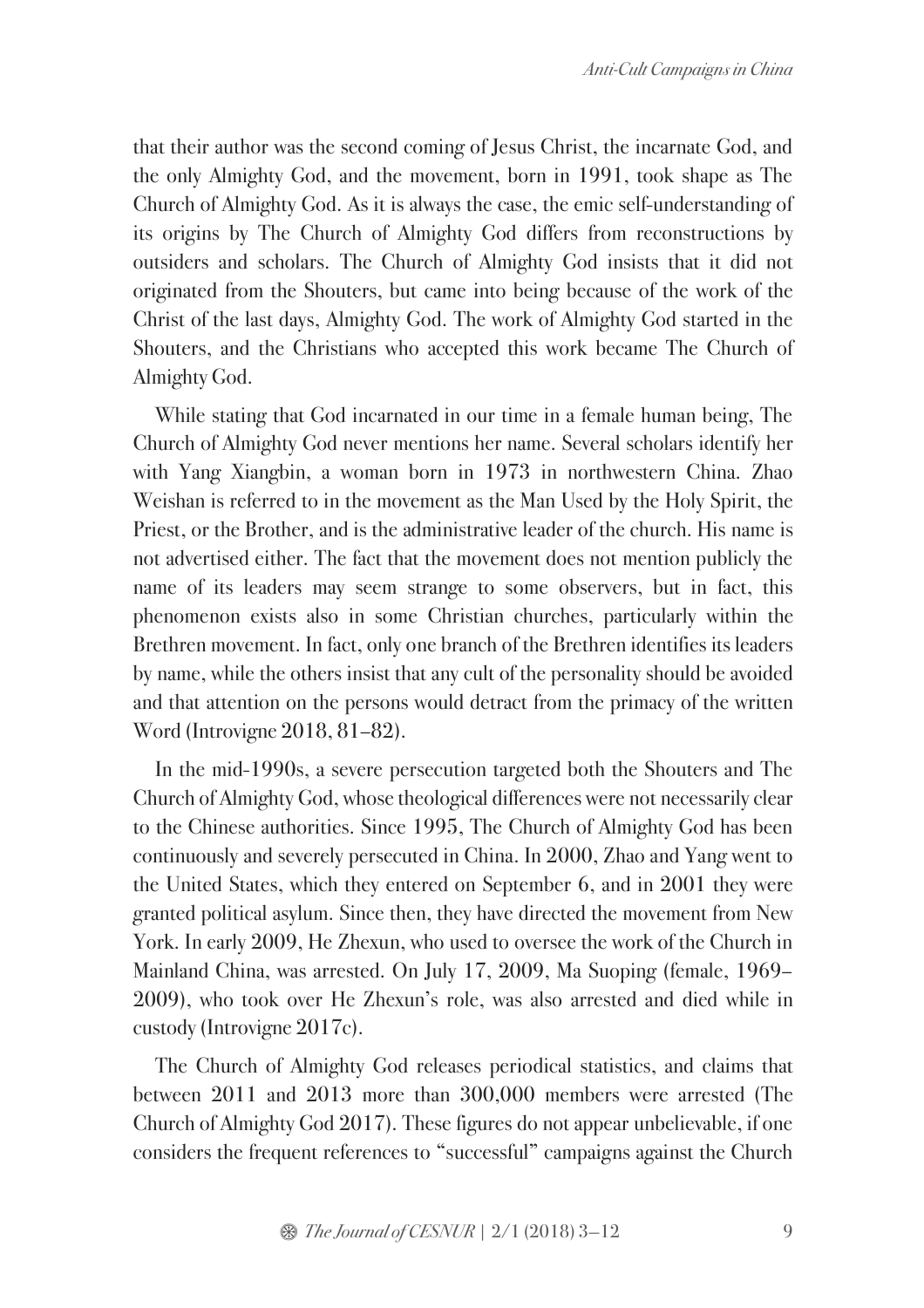of Almighty God in Chinese anti-*xie-jiao* propaganda and other official sources. The church also reports that many of its members were tortured in China, and some died while in custody in suspicious circumstances.

But persecution is only one of the features making the history of The Church of Almighty God exceptional. The other is growth. According to Chinese official sources, it had reached four million members in 2014 (Ma 2014). The figure is disputed by scholars, who regard it as inflated, and the situation in China makes counting members of groups labeled as *xie jiao* impossible. Since the Zhaoyuan McDonald's murder of 2014, the repression in fact intensified, and several thousand members escaped abroad, where they have founded churches in South Korea, the United States, Italy, Canada, France, Spain, and other countries, in addition to those established in Hong Kong and Taiwan. In the diaspora, The Church of Almighty God started converting non-Chinese, although ethnic Chinese still form the majority in the communities of most countries. Difficult refugee issues also emerged in several countries, as members of The Church of Almighty God struggled to see their status as refugees escaping religious persecution recognized. These problems are discussed in the article by Rosita Šorytė in this issue of *The Journal of CESNUR.*

# **References**

- Dunn, Emily. 2008. "'Cult,' Church, and the CCP: Introducing Eastern Lightning." *Modern China* 35:96–119.
- Dunn, Emily. 2015. *Lightning from the East: Heterodoxy and Christianity in Contemporary China*. Leiden: Brill.
- Goossaert, Vincent, and David A. Palmer. 2011. *The Religious Question in Modern China*. Chicago and London: University of Chicago Press.
- Gu, Xinsheng. 2014. "标本兼治彻底铲除邪教毒瘤" (Totally Eradicate *Xie Jiao* like Tumors for a Solution Both Externally and Internally). *People's Daily*, June 2. Accessed January 15, 2018. https://web.archive.org/web/20140723141001/http:/opinion.people.co m.cn/n/2014/0602/c1003-25092920.html.
- Folk, Holly. 2017. "'Cult Crimes' and Fake News: Eye-Gouging in Shanxi." *The Journal of CESNUR* 1(2):96–109. DOI: 10.26338/tjoc.2017.1.2.5.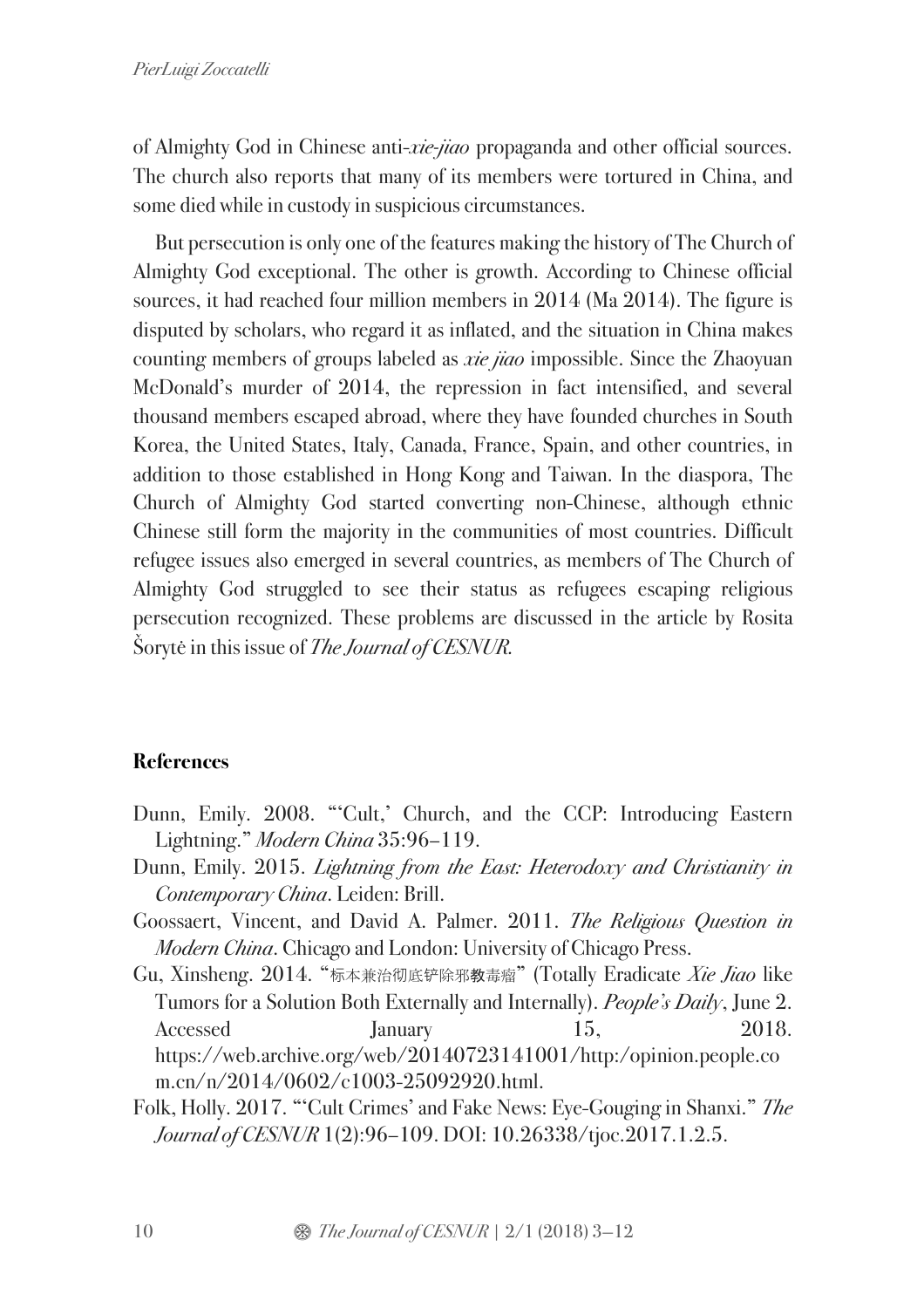- Introvigne, Massimo. 2017a. "'Cruel Killing, Brutal Killing, Kill the Beast': Investigating the 2014 McDonald's 'Cult Murder' in Zhaoyuan." *The Journal of CESNUR* 1(1):61–73. DOI: 10.26338/tjoc.2017.1.1.6.
- Introvigne, Massimo. 2017b. "Church of Almighty God and the Visual Arts." *World Religions and Spirituality Project*, December 3. Accessed January 15, 2018. https://wrldrels.org/2017/12/04/church-of-almighty-god-easternlightning-and-the-visual-arts.
- Introvigne, Massimo. 2017c. "Church of Almighty God." *Profiles of Millenarian & Apocalyptic Movements*, CenSAMM (Center for the Critical Study of Apocalyptic and Millenarian Movements). Accessed January 15, 2018. https://censamm.org/resources/profiles/church-of-almighty-god.
- Introvigne, Massimo. 2018. *The Plymouth Brethren.* New York: Oxford University Press.
- Introvigne, Massimo and David Bromley. 2017. "Lü Yingchun Zhang Fan Group," *World Religions and Spirituality Project*, October 16. Accessed January 15, 2018. https://wrldrels.org/2017/10/16/lu-yingchun-zhangfan-group.
- Irons, Edward. 2016. "The List of China's Banned Religious Group." Paper presented at CESNUR 2016 International Conference, Daejin University, Pocheon, South Korea, 5–10 July. Accessed January 15, 2018. http://www.cesnur.org/2016/daejin\_irons\_list.pdf.
- *KKNews.* 2017. "反邪動態」美國、義大利專家赴鄭州進行反邪教學術交流" ('Anti-Cult': US, Italian Experts Went to Zhengzhou for Anti-Cult Academic Exchanges). July 11. Accessed January 15, 2018. https://kknews.cc/society/rrr2m8o.html.
- Li, Yuan. 2017. "At the Congress Xi Reaffirms: Sinicization of Religions Under the Communist Party." *AsiaNews*, October 19. Accessed January 15, 2018. http://www.asianews.it/news-en/At-the-Congress-Xi-reaffirms:- Sinicization-of-religions-under-the-Communist-Party-42096.html.
- Ma, Xingrui. 2014. "马兴瑞同志在省委防范和处理邪教问题领导小组全体成员会议上的讲话" (Comrade Ma Xingrui's Talk on the Meeting Open to All Members of the Provincial 610 Office). Accessed January 15, 2018. https://www.adhrrf.org/china-ma-xingrui-20140709.html.
- Palmer, David Alexander. 2012. "Heretical Doctrines, Reactionary Secret Societies, Evil Cults: Labelling Heterodoxy in 20th-Century China." In *Chinese Religiosities: The Vicissitudes of Modernity and State Formation*, edited by Mayfair Yang, 113–34. Berkeley and Los Angeles: University of California Press.